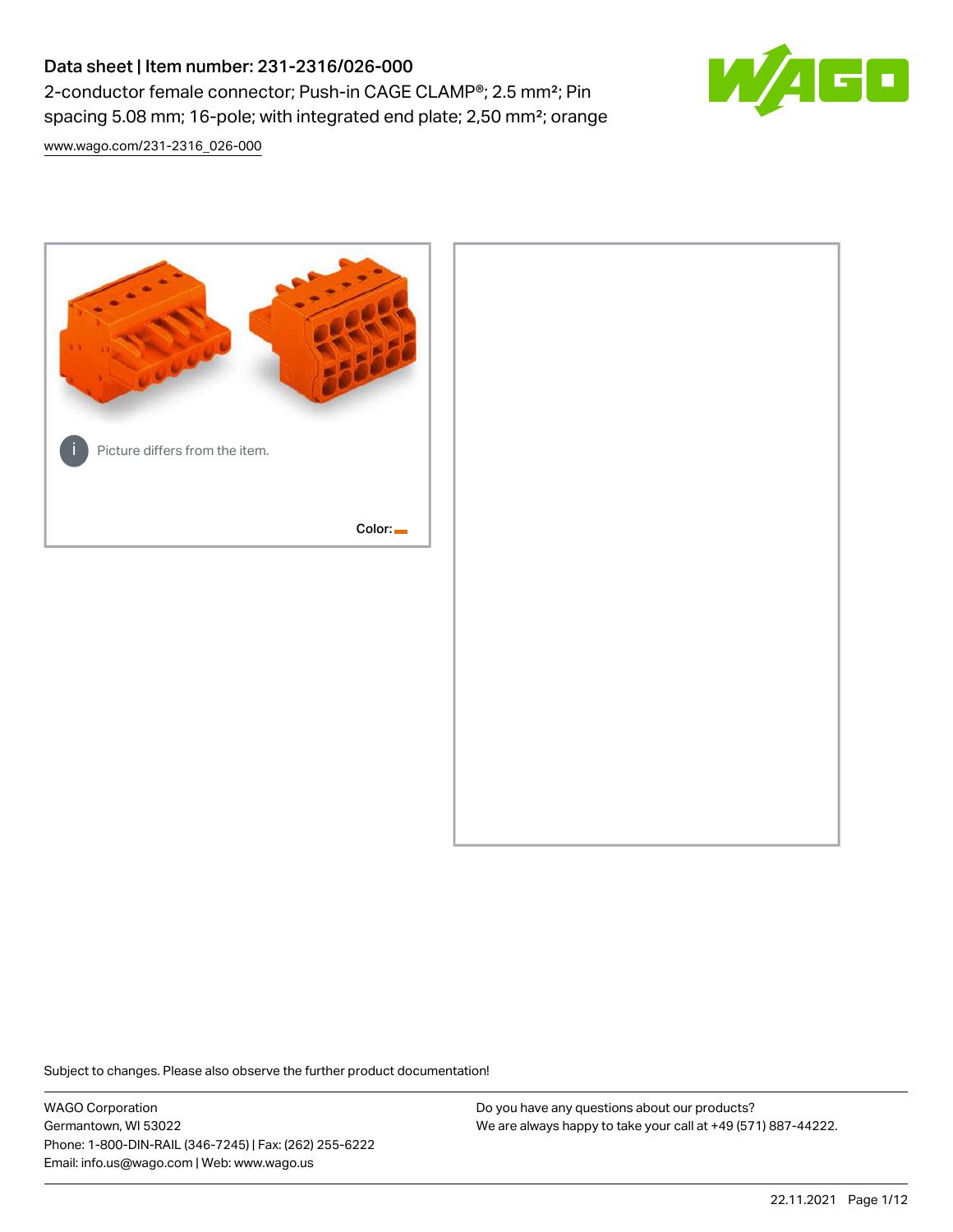

Dimensions in mm

 $L =$  (pole no.  $-2$ ) x pin spacing + 10 mm

2- to 3-pole female connectors – one latch only

#### Item description

- **Universal connection for all conductor types**
- **Two conductor entries per pole**
- $\blacksquare$ For looping through power or data buses
- $\blacksquare$ Bus connection is retained, even when unmated
- $\blacksquare$ Push-in termination of solid and ferruled conductors
- $\blacksquare$ With coding fingers

Subject to changes. Please also observe the further product documentation!

WAGO Corporation Germantown, WI 53022 Phone: 1-800-DIN-RAIL (346-7245) | Fax: (262) 255-6222 Email: info.us@wago.com | Web: www.wago.us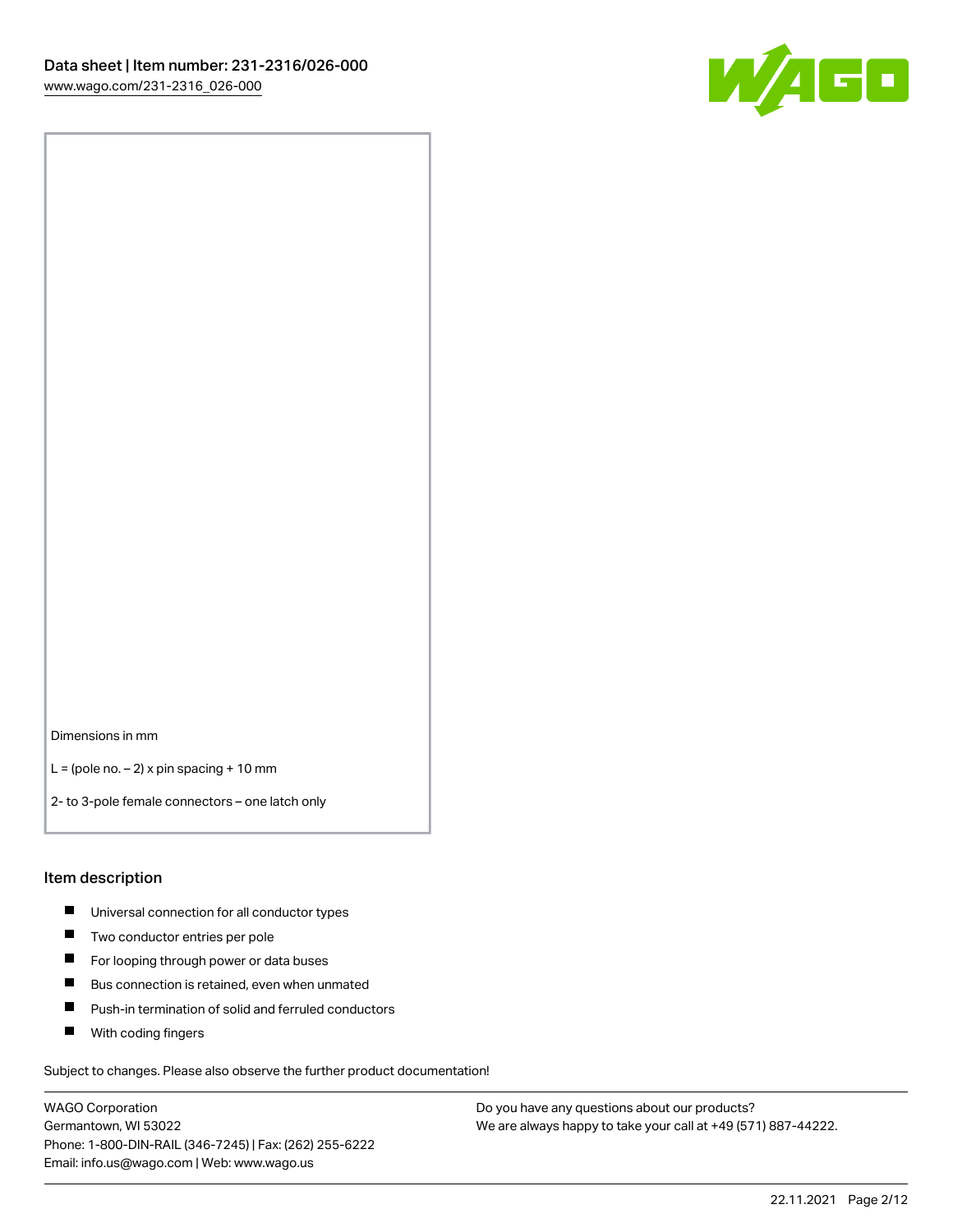

#### Data Notes

| .                    |                                                                                                                                                                                                                                                                                                                                   |
|----------------------|-----------------------------------------------------------------------------------------------------------------------------------------------------------------------------------------------------------------------------------------------------------------------------------------------------------------------------------|
| Safety information 1 | The MCS-MULTI CONNECTION SYSTEM includes connectors<br>without breaking capacity in accordance with DIN EN 61984. When<br>used as intended, these connectors must not be connected<br>/disconnected when live or under load. The circuit design should<br>ensure header pins, which can be touched, are not live when<br>unmated. |
| Variants:            | Gold-plated or partially gold-plated contact surfaces<br>Other versions (or variants) can be requested from WAGO Sales or<br>configured at https://configurator.wago.com/                                                                                                                                                         |

### Electrical data

### IEC Approvals

| Ratings per                 | IEC/EN 60664-1                                                        |
|-----------------------------|-----------------------------------------------------------------------|
| Rated voltage (III / 3)     | 320 V                                                                 |
| Rated surge voltage (III/3) | 4 <sub>k</sub> V                                                      |
| Rated voltage (III/2)       | 320 V                                                                 |
| Rated surge voltage (III/2) | 4 <sub>k</sub> V                                                      |
| Nominal voltage (II/2)      | 630 V                                                                 |
| Rated surge voltage (II/2)  | 4 <sub>k</sub> V                                                      |
| Rated current               | 16A                                                                   |
| Legend (ratings)            | $(III / 2)$ $\triangle$ Overvoltage category III / Pollution degree 2 |

# UL Approvals

| Approvals per                  | UL 1059 |
|--------------------------------|---------|
| Rated voltage UL (Use Group B) | 300 V   |
| Rated current UL (Use Group B) | 20 A    |
| Rated voltage UL (Use Group D) | 300 V   |
| Rated current UL (Use Group D) | 10 A    |

#### Ratings per UL

| Rated voltage UL 1977 | 600 V |
|-----------------------|-------|
| Rated current UL 1977 | 20A   |

Subject to changes. Please also observe the further product documentation!

WAGO Corporation Germantown, WI 53022 Phone: 1-800-DIN-RAIL (346-7245) | Fax: (262) 255-6222 Email: info.us@wago.com | Web: www.wago.us Do you have any questions about our products? We are always happy to take your call at +49 (571) 887-44222.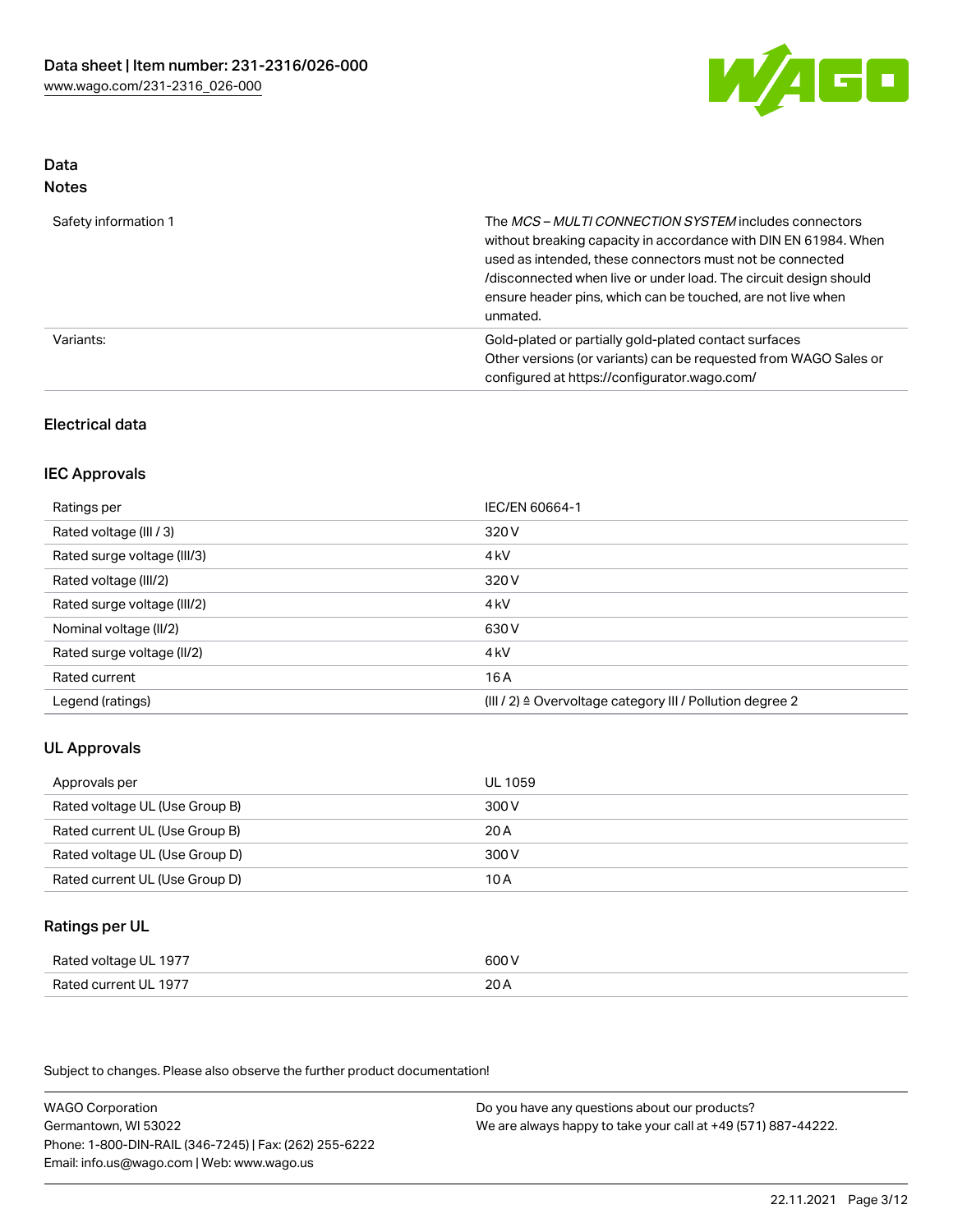

### CSA Approvals

| Approvals per                   | CSA   |
|---------------------------------|-------|
| Rated voltage CSA (Use Group B) | 300 V |
| Rated current CSA (Use Group B) | 15 A  |
| Rated voltage CSA (Use Group D) | 300 V |
| Rated current CSA (Use Group D) | 10 A  |

# Connection data

| Total number of connection points | 32 |
|-----------------------------------|----|
| Total number of potentials        | 16 |
| Number of connection types        |    |
| Number of levels                  |    |

# Connection 1

#### Connection technology **Push-in CAGE CLAMP<sup>®</sup>**

| ັ                                                 | PUSN-IN CAGE CLAMP                    |
|---------------------------------------------------|---------------------------------------|
| Actuation type                                    | Operating tool                        |
| Solid conductor                                   | $0.22.5$ mm <sup>2</sup> / 24  12 AWG |
| Fine-stranded conductor                           | $0.22.5$ mm <sup>2</sup> / 24  12 AWG |
| Fine-stranded conductor; with insulated ferrule   | $0.251.5$ mm <sup>2</sup>             |
| Fine-stranded conductor; with uninsulated ferrule | $0.252.5$ mm <sup>2</sup>             |
| Strip length                                      | $910$ mm / 0.35  0.39 inch            |
| Number of poles                                   | 16                                    |
| Conductor entry direction to mating direction     | 0°                                    |

# Physical data

| Pin spacing | 5.08 mm / 0.2 inch    |
|-------------|-----------------------|
| Width       | 81.12 mm / 3.194 inch |
| Height      | 20.8 mm / 0.819 inch  |
| Depth       | 26.45 mm / 1.041 inch |

### Plug-in connection

| Female connector/socket |
|-------------------------|
| for conductor           |
| No.                     |
| Without                 |
|                         |

Subject to changes. Please also observe the further product documentation!

| <b>WAGO Corporation</b>                                | Do you have any questions about our products?                 |
|--------------------------------------------------------|---------------------------------------------------------------|
| Germantown, WI 53022                                   | We are always happy to take your call at +49 (571) 887-44222. |
| Phone: 1-800-DIN-RAIL (346-7245)   Fax: (262) 255-6222 |                                                               |
| Email: info.us@wago.com   Web: www.wago.us             |                                                               |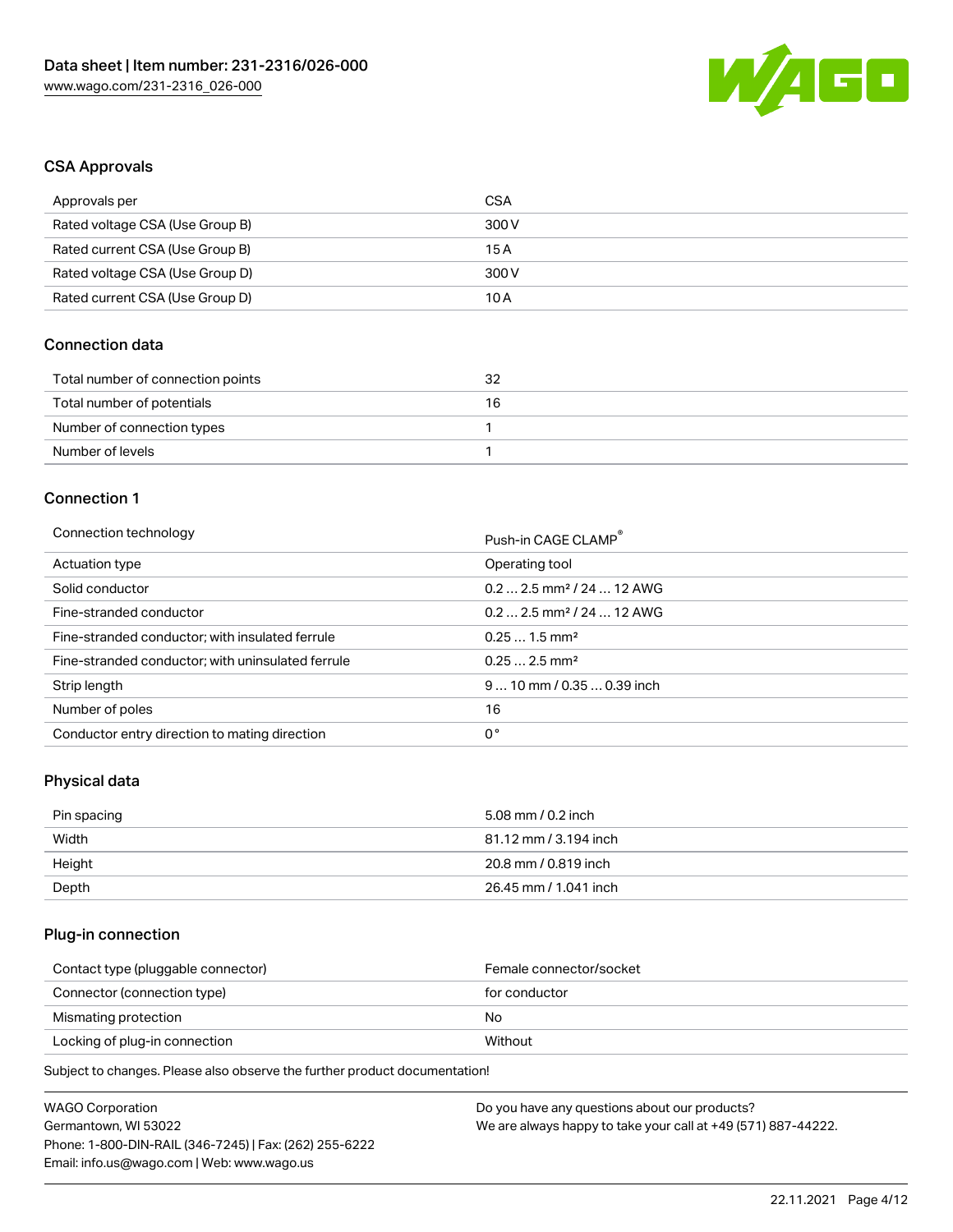

### Material data

| Color                       | orange                            |
|-----------------------------|-----------------------------------|
| Material group              |                                   |
| Insulation material         | Polyamide (PA66)                  |
| Flammability class per UL94 | V <sub>0</sub>                    |
| Clamping spring material    | Chrome nickel spring steel (CrNi) |
| Contact material            | Copper alloy                      |
| Contact plating             | tin-plated                        |
| Fire load                   | 0.571 MJ                          |
| Weight                      | 35.7 <sub>g</sub>                 |

### Environmental requirements

### Commercial data

| Product Group         | 3 (Multi Conn. System) |
|-----------------------|------------------------|
| PU (SPU)              | 25 Stück               |
| Packaging type        | box                    |
| Country of origin     | PL                     |
| <b>GTIN</b>           | 4044918564854          |
| Customs tariff number | 8536694040             |

### Approvals / Certificates

#### Country specific Approvals

| Logo | Approval                                     | <b>Additional Approval Text</b> | Certificate<br>name |
|------|----------------------------------------------|---------------------------------|---------------------|
|      | <b>CB</b><br>DEKRA Certification B.V.        | IEC 61984                       | NL-39756            |
| EMA  | <b>KEMA/KEUR</b><br>DEKRA Certification B.V. | EN 61984                        | 2190761.01          |

#### Ship Approvals

|      | ABS      | -                        | ιУ۰         |
|------|----------|--------------------------|-------------|
| Logo | Approval | Additional Approval Text | name        |
|      |          |                          | Certificate |

Subject to changes. Please also observe the further product documentation!

| <b>WAGO Corporation</b>                                | Do you have any questions about our products?                 |
|--------------------------------------------------------|---------------------------------------------------------------|
| Germantown, WI 53022                                   | We are always happy to take your call at +49 (571) 887-44222. |
| Phone: 1-800-DIN-RAIL (346-7245)   Fax: (262) 255-6222 |                                                               |
| Email: info.us@wago.com   Web: www.wago.us             |                                                               |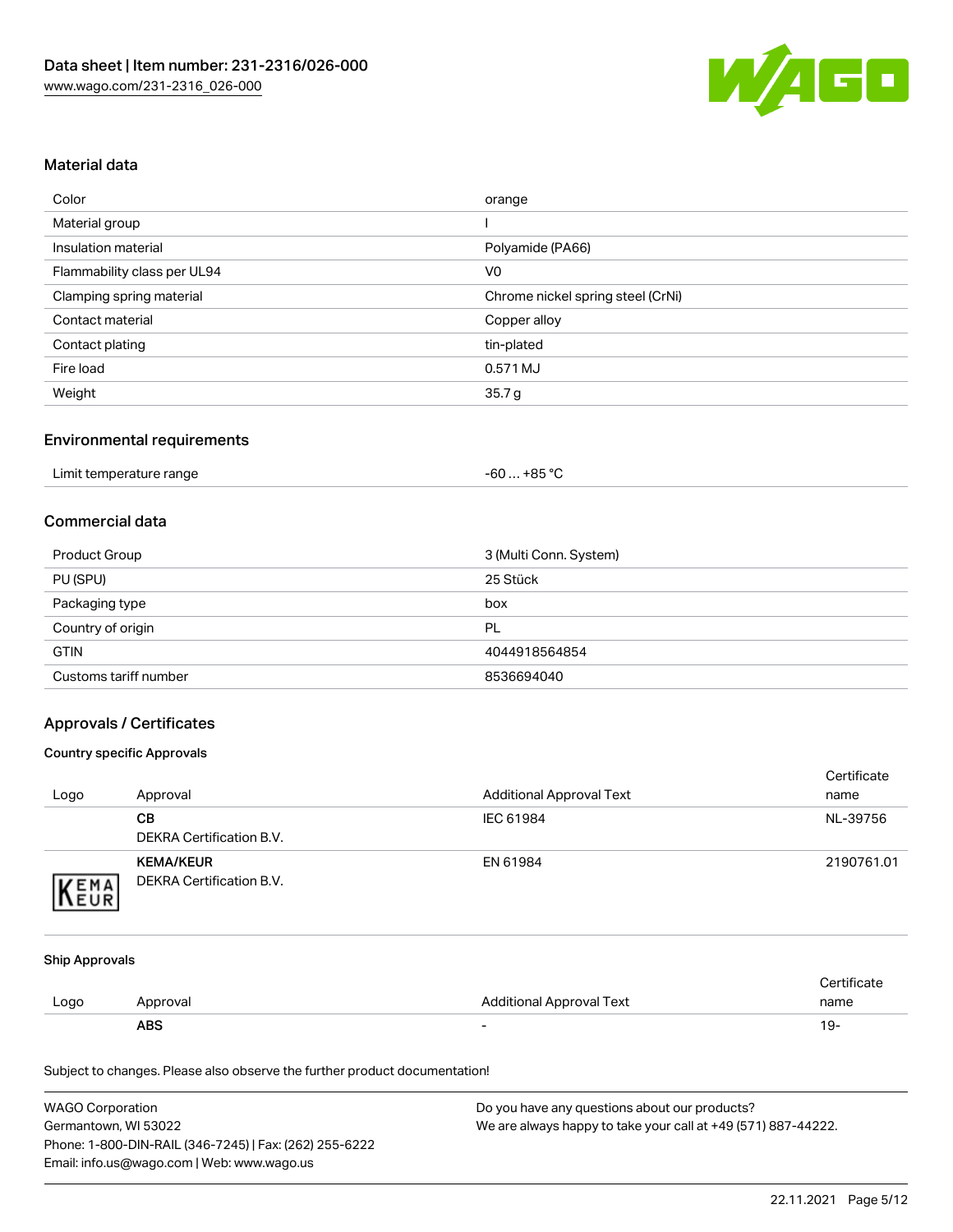

| <b>ABS</b>          | American Bureau of Shipping                                                                                          |                                 | HG1869876-<br><b>PDA</b>     |
|---------------------|----------------------------------------------------------------------------------------------------------------------|---------------------------------|------------------------------|
|                     | <b>DNV GL</b><br>Det Norske Veritas, Germanischer Lloyd                                                              |                                 | TAE000016Z                   |
| <b>UL-Approvals</b> |                                                                                                                      |                                 |                              |
|                     |                                                                                                                      |                                 | Certificate                  |
| Logo                | Approval                                                                                                             | <b>Additional Approval Text</b> | name                         |
|                     | UL                                                                                                                   | UL 1059                         | E45172                       |
|                     | UL International Germany GmbH                                                                                        |                                 |                              |
|                     | UL<br>UL International Germany GmbH                                                                                  | <b>UL 1977</b>                  | E45171                       |
| Counterpart         |                                                                                                                      |                                 |                              |
|                     | Item no.231-646<br>Male connector; 16-pole; Pin spacing 5.08 mm; orange                                              |                                 | www.wago.com/231-646         |
|                     | Item no.231-346/001-000<br>Male header; 16-pole; THT; 1.0 x 1.0 mm solder pin; straight; pin spacing 5.08 mm; orange |                                 | www.wago.com/231-346/001-000 |
|                     | Item no.231-546/001-000<br>Male header; 16-pole; THT; 1.0 x 1.0 mm solder pin; angled; pin spacing 5.08 mm; orange   |                                 | www.wago.com/231-546/001-000 |

# Optional accessories

Marking accessories

| Marking strip                                                                                                                                                                                   |                                  |
|-------------------------------------------------------------------------------------------------------------------------------------------------------------------------------------------------|----------------------------------|
| Item no.: 210-331/508-103<br>Marking strips; as a DIN A4 sheet; MARKED; 1-12 (200x); Height of marker strip: 2.3 mm/0.091 in; Strip<br>length 182 mm; Horizontal marking; Self-adhesive; white  | www.wago.com/210-331<br>/508-103 |
| Item no.: 210-331/508-104<br>Marking strips; as a DIN A4 sheet; MARKED; 13-24 (200x); Height of marker strip: 2.3 mm/0.091 in; Strip<br>length 182 mm; Horizontal marking; Self-adhesive; white | www.wago.com/210-331<br>/508-104 |

Subject to changes. Please also observe the further product documentation!

WAGO Corporation Germantown, WI 53022 Phone: 1-800-DIN-RAIL (346-7245) | Fax: (262) 255-6222 Email: info.us@wago.com | Web: www.wago.us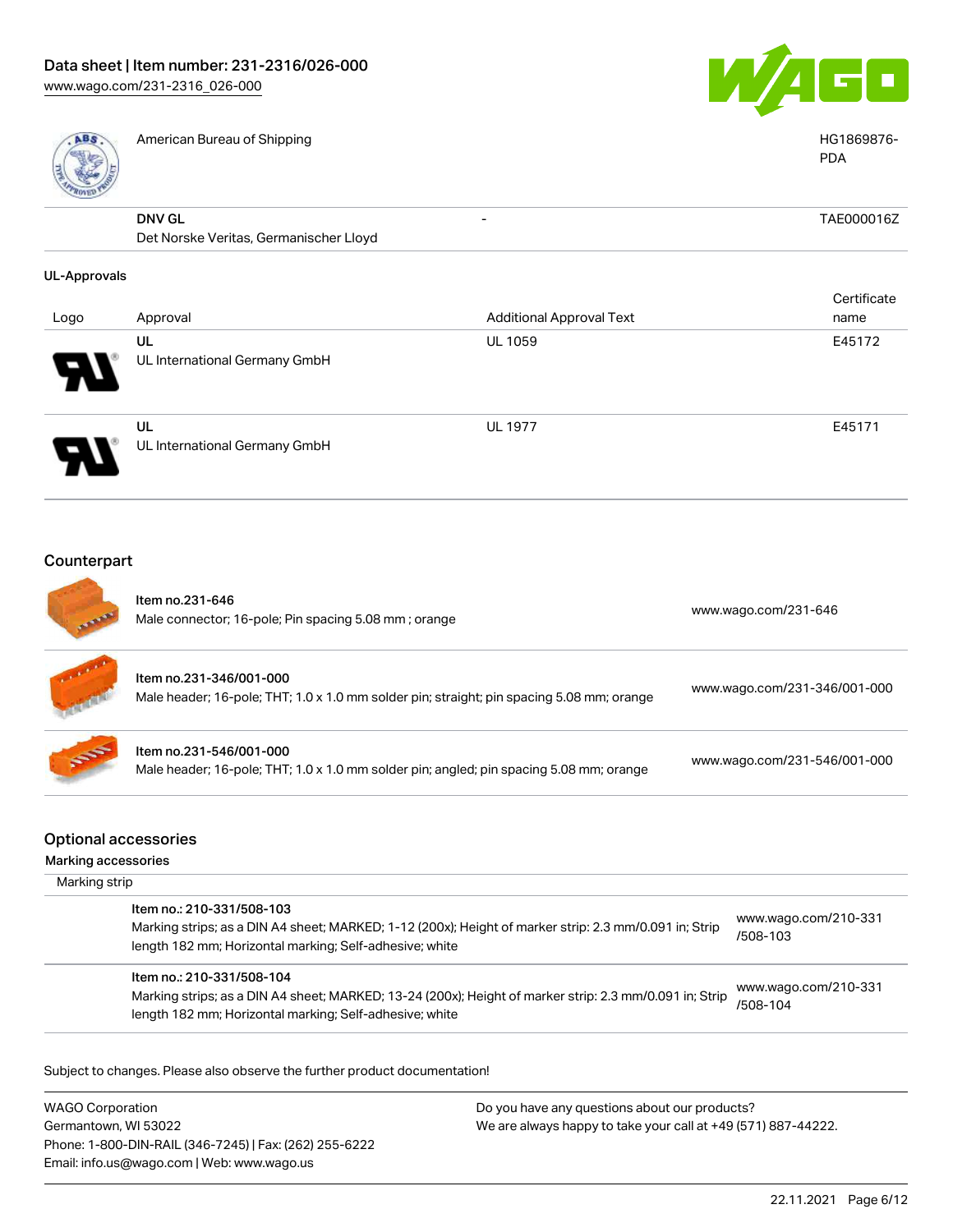[www.wago.com/231-2316\\_026-000](http://www.wago.com/231-2316_026-000)



|                   | Item no.: 210-332/508-202<br>Marking strips; as a DIN A4 sheet; MARKED; 1-16 (160x); Height of marker strip: 3 mm; Strip length 182 /508-202<br>mm; Horizontal marking; Self-adhesive; white | www.wago.com/210-332             |
|-------------------|----------------------------------------------------------------------------------------------------------------------------------------------------------------------------------------------|----------------------------------|
|                   | Item no.: 210-332/508-204<br>Marking strips; as a DIN A4 sheet; MARKED; 17-32 (160x); Height of marker strip: 3 mm; Strip length<br>182 mm; Horizontal marking; Self-adhesive; white         | www.wago.com/210-332<br>/508-204 |
|                   | Item no.: 210-332/508-206<br>Marking strips; as a DIN A4 sheet; MARKED; 33-48 (160x); Height of marker strip: 3 mm; Strip length<br>182 mm; Horizontal marking; Self-adhesive; white         | www.wago.com/210-332<br>/508-206 |
|                   | Item no.: 210-332/508-205<br>Marking strips; as a DIN A4 sheet; MARKED; 1-32 (80x); Height of marker strip: 3 mm; Strip length 182<br>mm; Horizontal marking; Self-adhesive; white           | www.wago.com/210-332<br>/508-205 |
| Insulations stops |                                                                                                                                                                                              |                                  |
| Insulation stop   |                                                                                                                                                                                              |                                  |
|                   | Item no.: 231-672<br>Insulation stop; 0.75 - 1 mm <sup>2</sup> ; dark gray                                                                                                                   | www.wago.com/231-672             |
|                   | Item no.: 231-670<br>Insulation stop; 0.08-0.2 mm <sup>2</sup> / 0.2 mm <sup>2</sup> "s"; white                                                                                              | www.wago.com/231-670             |
|                   | Item no.: 231-671<br>Insulation stop; 0.25 - 0.5 mm <sup>2</sup> ; light gray                                                                                                                | www.wago.com/231-671             |
| <b>Ferrules</b>   |                                                                                                                                                                                              |                                  |
| Ferrule           |                                                                                                                                                                                              |                                  |
|                   | Item no.: 216-101<br>Ferrule; Sleeve for 0.5 mm <sup>2</sup> / AWG 22; uninsulated; electro-tin plated; silver-colored                                                                       | www.wago.com/216-101             |
| ī                 | Item no.: 216-104<br>Ferrule; Sleeve for 1.5 mm <sup>2</sup> / AWG 16; uninsulated; electro-tin plated; silver-colored                                                                       | www.wago.com/216-104             |
| Ĭ                 | Item no.: 216-106<br>Ferrule; Sleeve for 2.5 mm <sup>2</sup> / AWG 14; uninsulated; electro-tin plated; silver-colored                                                                       | www.wago.com/216-106             |
| Ĩ.                | Item no.: 216-102<br>Ferrule; Sleeve for 0.75 mm <sup>2</sup> / AWG 20; uninsulated; electro-tin plated; silver-colored                                                                      | www.wago.com/216-102             |
|                   | Item no.: 216-103<br>Ferrule; Sleeve for 1 mm <sup>2</sup> / AWG 18; uninsulated; electro-tin plated                                                                                         | www.wago.com/216-103             |
|                   | Item no.: 216-123<br>Ferrule; Sleeve for 1 mm <sup>2</sup> / AWG 18; uninsulated; electro-tin plated; silver-colored                                                                         | www.wago.com/216-123             |
|                   | Item no.: 216-122                                                                                                                                                                            |                                  |

Subject to changes. Please also observe the further product documentation!

WAGO Corporation Germantown, WI 53022 Phone: 1-800-DIN-RAIL (346-7245) | Fax: (262) 255-6222 Email: info.us@wago.com | Web: www.wago.us Do you have any questions about our products? We are always happy to take your call at +49 (571) 887-44222.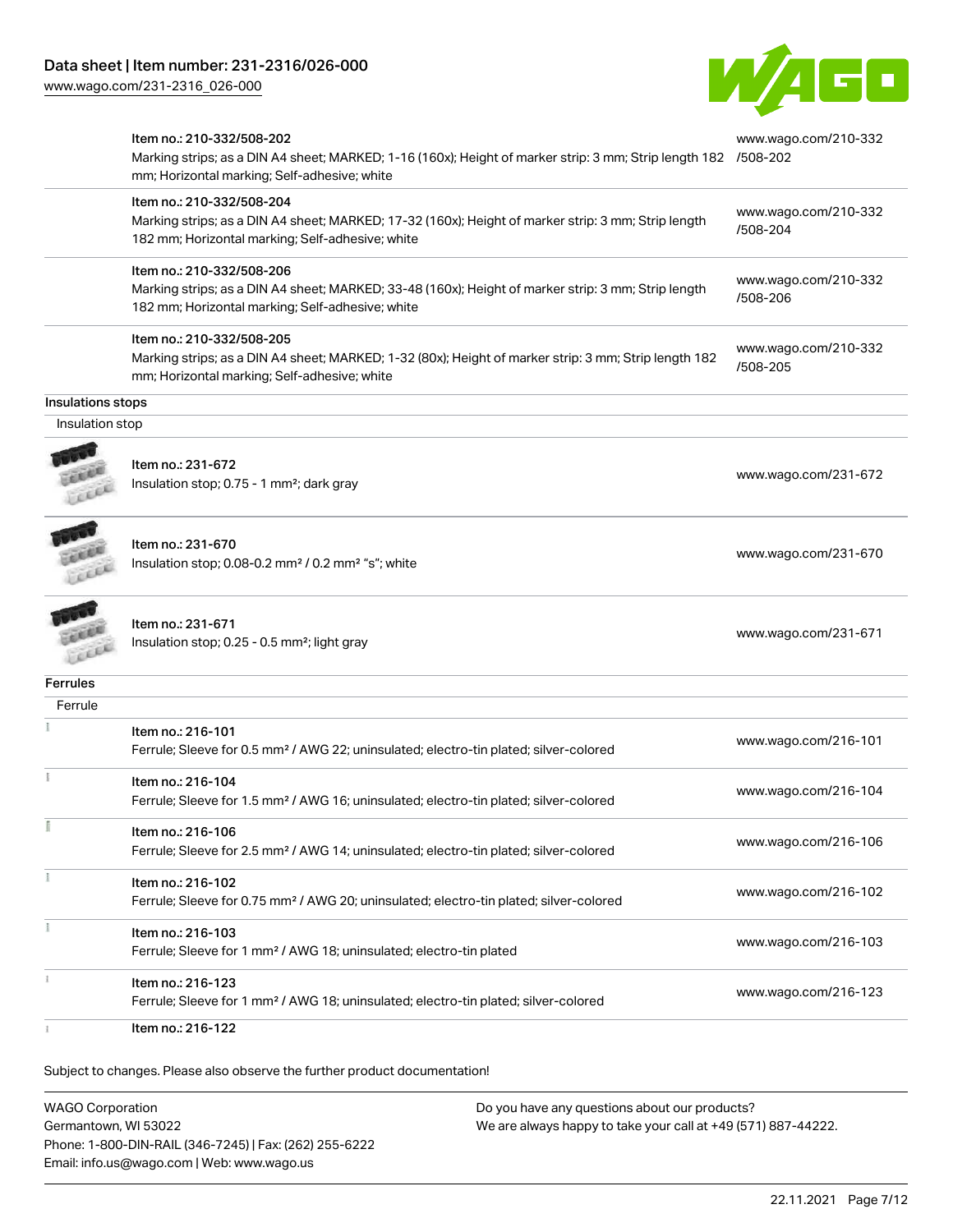Email: info.us@wago.com | Web: www.wago.us



Ferrule; Sleeve for 0.75 mm<sup>2</sup> / AWG 20; uninsulated; electro-tin plated; silver-colored [www.wago.com/216-122](http://www.wago.com/216-122)

|   | Item no.: 216-124<br>Ferrule; Sleeve for 1.5 mm <sup>2</sup> / AWG 16; uninsulated; electro-tin plated                                                                                                                      | www.wago.com/216-124 |
|---|-----------------------------------------------------------------------------------------------------------------------------------------------------------------------------------------------------------------------------|----------------------|
|   | Item no.: 216-142<br>Ferrule; Sleeve for 0.75 mm <sup>2</sup> / 18 AWG; uninsulated; electro-tin plated; electrolytic copper; gastight<br>crimped; acc. to DIN 46228, Part 1/08.92                                          | www.wago.com/216-142 |
|   | Item no.: 216-132<br>Ferrule; Sleeve for 0.34 mm <sup>2</sup> / AWG 24; uninsulated; electro-tin plated                                                                                                                     | www.wago.com/216-132 |
|   | Item no.: 216-121<br>Ferrule; Sleeve for 0.5 mm <sup>2</sup> / AWG 22; uninsulated; electro-tin plated; silver-colored                                                                                                      | www.wago.com/216-121 |
|   | Item no.: 216-143<br>Ferrule; Sleeve for 1 mm <sup>2</sup> / AWG 18; uninsulated; electro-tin plated; electrolytic copper; gastight<br>crimped; acc. to DIN 46228, Part 1/08.92                                             | www.wago.com/216-143 |
|   | Item no.: 216-131<br>Ferrule; Sleeve for 0.25 mm <sup>2</sup> / AWG 24; uninsulated; electro-tin plated; silver-colored                                                                                                     | www.wago.com/216-131 |
|   | Item no.: 216-141<br>Ferrule; Sleeve for 0.5 mm <sup>2</sup> / 20 AWG; uninsulated; electro-tin plated; electrolytic copper; gastight<br>crimped; acc. to DIN 46228, Part 1/08.92                                           | www.wago.com/216-141 |
|   | Item no.: 216-152<br>Ferrule; Sleeve for 0.34 mm <sup>2</sup> / AWG 24; uninsulated; electro-tin plated                                                                                                                     | www.wago.com/216-152 |
|   | Item no.: 216-203<br>Ferrule; Sleeve for 1 mm <sup>2</sup> / AWG 18; insulated; electro-tin plated; red                                                                                                                     | www.wago.com/216-203 |
|   | Item no.: 216-202<br>Ferrule; Sleeve for 0.75 mm <sup>2</sup> / 18 AWG; insulated; electro-tin plated; gray                                                                                                                 | www.wago.com/216-202 |
| 1 | Item no.: 216-151<br>Ferrule; Sleeve for 0.25 mm <sup>2</sup> / AWG 24; uninsulated; electro-tin plated                                                                                                                     | www.wago.com/216-151 |
|   | Item no.: 216-204<br>Ferrule; Sleeve for 1.5 mm <sup>2</sup> / AWG 16; insulated; electro-tin plated; black                                                                                                                 | www.wago.com/216-204 |
|   | Item no.: 216-144<br>Ferrule; Sleeve for 1.5 mm <sup>2</sup> / AWG 16; uninsulated; electro-tin plated; electrolytic copper; gastight<br>crimped; acc. to DIN 46228, Part 1/08.92; silver-colored                           | www.wago.com/216-144 |
|   | Item no.: 216-201<br>Ferrule; Sleeve for 0.5 mm <sup>2</sup> / 20 AWG; insulated; electro-tin plated; white                                                                                                                 | www.wago.com/216-201 |
|   | Item no.: 216-223<br>Ferrule; Sleeve for 1 mm <sup>2</sup> / AWG 18; insulated; electro-tin plated; red                                                                                                                     | www.wago.com/216-223 |
|   | Item no.: 216-241<br>Ferrule; Sleeve for 0.5 mm <sup>2</sup> / 20 AWG; insulated; electro-tin plated; electrolytic copper; gastight<br>crimped; acc. to DIN 46228, Part 4/09.90; white                                      | www.wago.com/216-241 |
|   | Item no.: 216-242<br>Ferrule; Sleeve for 0.75 mm <sup>2</sup> / 18 AWG; insulated; electro-tin plated; electrolytic copper; gastight                                                                                        | www.wago.com/216-242 |
|   | Subject to changes. Please also observe the further product documentation!                                                                                                                                                  |                      |
|   | <b>WAGO Corporation</b><br>Do you have any questions about our products?<br>Germantown, WI 53022<br>We are always happy to take your call at +49 (571) 887-44222.<br>Phone: 1-800-DIN-RAIL (346-7245)   Fax: (262) 255-6222 |                      |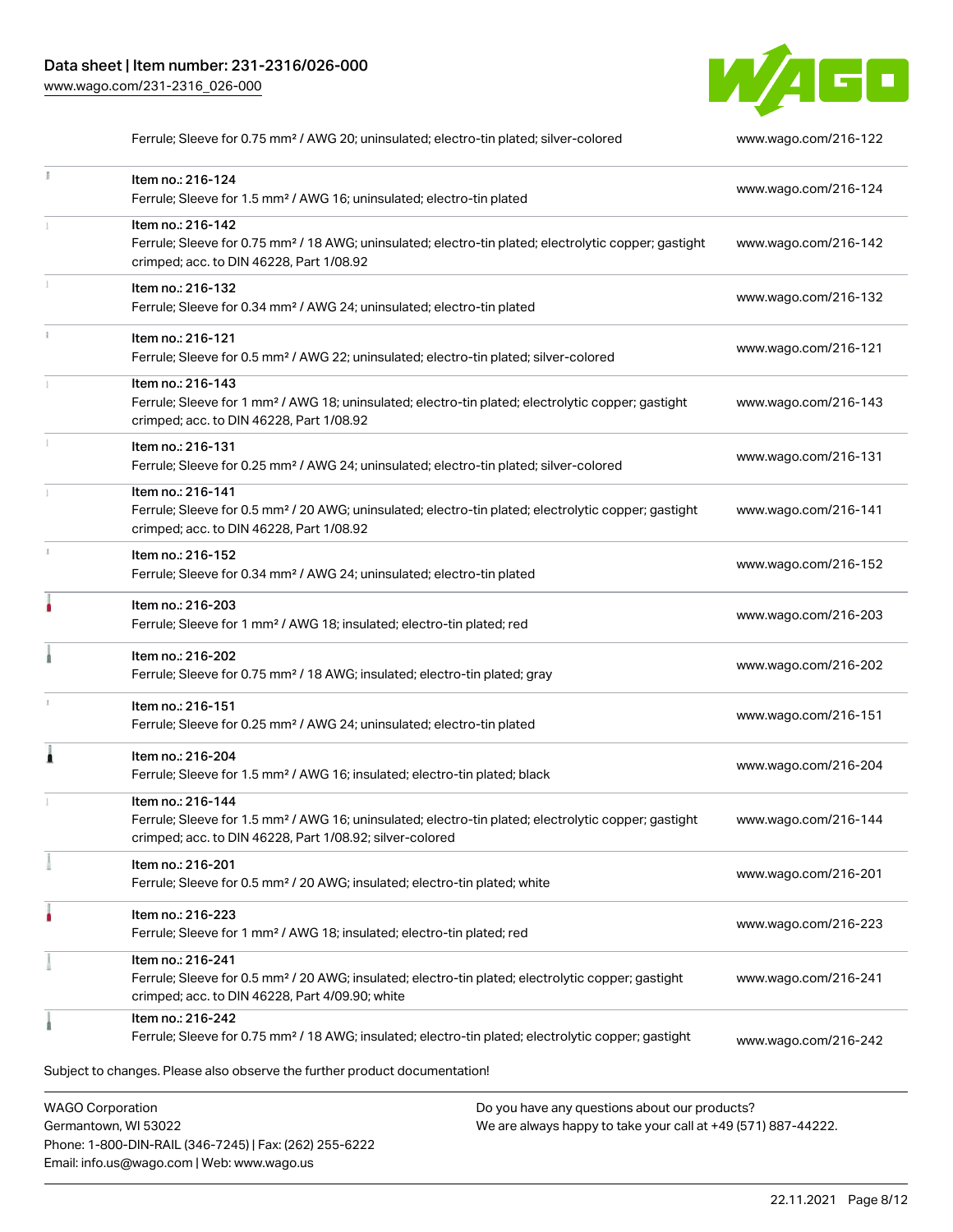Phone: 1-800-DIN-RAIL (346-7245) | Fax: (262) 255-6222

Email: info.us@wago.com | Web: www.wago.us

[www.wago.com/231-2316\\_026-000](http://www.wago.com/231-2316_026-000)



crimped; acc. to DIN 46228, Part 4/09.90; gray

|                                                 | Item no.: 216-222<br>Ferrule; Sleeve for 0.75 mm <sup>2</sup> / 18 AWG; insulated; electro-tin plated; gray                                                                                             |                                                                                                                | www.wago.com/216-222 |
|-------------------------------------------------|---------------------------------------------------------------------------------------------------------------------------------------------------------------------------------------------------------|----------------------------------------------------------------------------------------------------------------|----------------------|
|                                                 | Item no.: 216-221<br>Ferrule; Sleeve for 0.5 mm <sup>2</sup> / 20 AWG; insulated; electro-tin plated; white                                                                                             |                                                                                                                | www.wago.com/216-221 |
|                                                 | Item no.: 216-224<br>Ferrule; Sleeve for 1.5 mm <sup>2</sup> / AWG 16; insulated; electro-tin plated; black                                                                                             |                                                                                                                | www.wago.com/216-224 |
|                                                 | Item no.: 216-243<br>Ferrule; Sleeve for 1 mm <sup>2</sup> / AWG 18; insulated; electro-tin plated; electrolytic copper; gastight crimped; www.wago.com/216-243<br>acc. to DIN 46228, Part 4/09.90; red |                                                                                                                |                      |
|                                                 | Item no.: 216-244<br>Ferrule; Sleeve for 1.5 mm <sup>2</sup> / AWG 16; insulated; electro-tin plated; electrolytic copper; gastight<br>crimped; acc. to DIN 46228, Part 4/09.90; black                  |                                                                                                                | www.wago.com/216-244 |
|                                                 | Item no.: 216-263<br>Ferrule; Sleeve for 1 mm <sup>2</sup> / AWG 18; insulated; electro-tin plated; electrolytic copper; gastight crimped; www.wago.com/216-263<br>acc. to DIN 46228, Part 4/09.90; red |                                                                                                                |                      |
|                                                 | Item no.: 216-264<br>Ferrule; Sleeve for 1.5 mm <sup>2</sup> / AWG 16; insulated; electro-tin plated; electrolytic copper; gastight<br>crimped; acc. to DIN 46228, Part 4/09.90; black                  |                                                                                                                | www.wago.com/216-264 |
|                                                 | Item no.: 216-284<br>Ferrule; Sleeve for 1.5 mm <sup>2</sup> / AWG 16; insulated; electro-tin plated; electrolytic copper; gastight<br>crimped; acc. to DIN 46228, Part 4/09.90; black                  |                                                                                                                | www.wago.com/216-284 |
|                                                 | Item no.: 216-262<br>Ferrule; Sleeve for 0.75 mm <sup>2</sup> / 18 AWG; insulated; electro-tin plated; electrolytic copper; gastight<br>crimped; acc. to DIN 46228, Part 4/09.90; gray                  |                                                                                                                | www.wago.com/216-262 |
|                                                 | Item no.: 216-301<br>Ferrule; Sleeve for 0.25 mm <sup>2</sup> / AWG 24; insulated; electro-tin plated; yellow                                                                                           |                                                                                                                | www.wago.com/216-301 |
|                                                 | Item no.: 216-321<br>Ferrule; Sleeve for 0.25 mm <sup>2</sup> / AWG 24; insulated; electro-tin plated; yellow                                                                                           |                                                                                                                | www.wago.com/216-321 |
|                                                 | Item no.: 216-322<br>Ferrule; Sleeve for 0.34 mm <sup>2</sup> / 22 AWG; insulated; electro-tin plated; green                                                                                            |                                                                                                                | www.wago.com/216-322 |
|                                                 | Item no.: 216-302<br>Ferrule; Sleeve for 0.34 mm <sup>2</sup> / 22 AWG; insulated; electro-tin plated; light turquoise                                                                                  |                                                                                                                | www.wago.com/216-302 |
| <b>Testing accessories</b>                      |                                                                                                                                                                                                         |                                                                                                                |                      |
| Testing accessories                             |                                                                                                                                                                                                         |                                                                                                                |                      |
|                                                 | Item no.: 231-661<br>Test plugs for female connectors; for 5 mm and 5.08 mm pin spacing; 2,50 mm <sup>2</sup> ; light gray                                                                              |                                                                                                                | www.wago.com/231-661 |
| <b>Tools</b>                                    |                                                                                                                                                                                                         |                                                                                                                |                      |
| Operating tool                                  |                                                                                                                                                                                                         |                                                                                                                |                      |
|                                                 | Item no.: 209-130<br>Operating tool; suitable for 264, 280 and 281 Series; 1-way; of insulating material; white                                                                                         |                                                                                                                | www.wago.com/209-130 |
|                                                 | Subject to changes. Please also observe the further product documentation!                                                                                                                              |                                                                                                                |                      |
| <b>WAGO Corporation</b><br>Germantown, WI 53022 |                                                                                                                                                                                                         | Do you have any questions about our products?<br>We are always happy to take your call at +49 (571) 887-44222. |                      |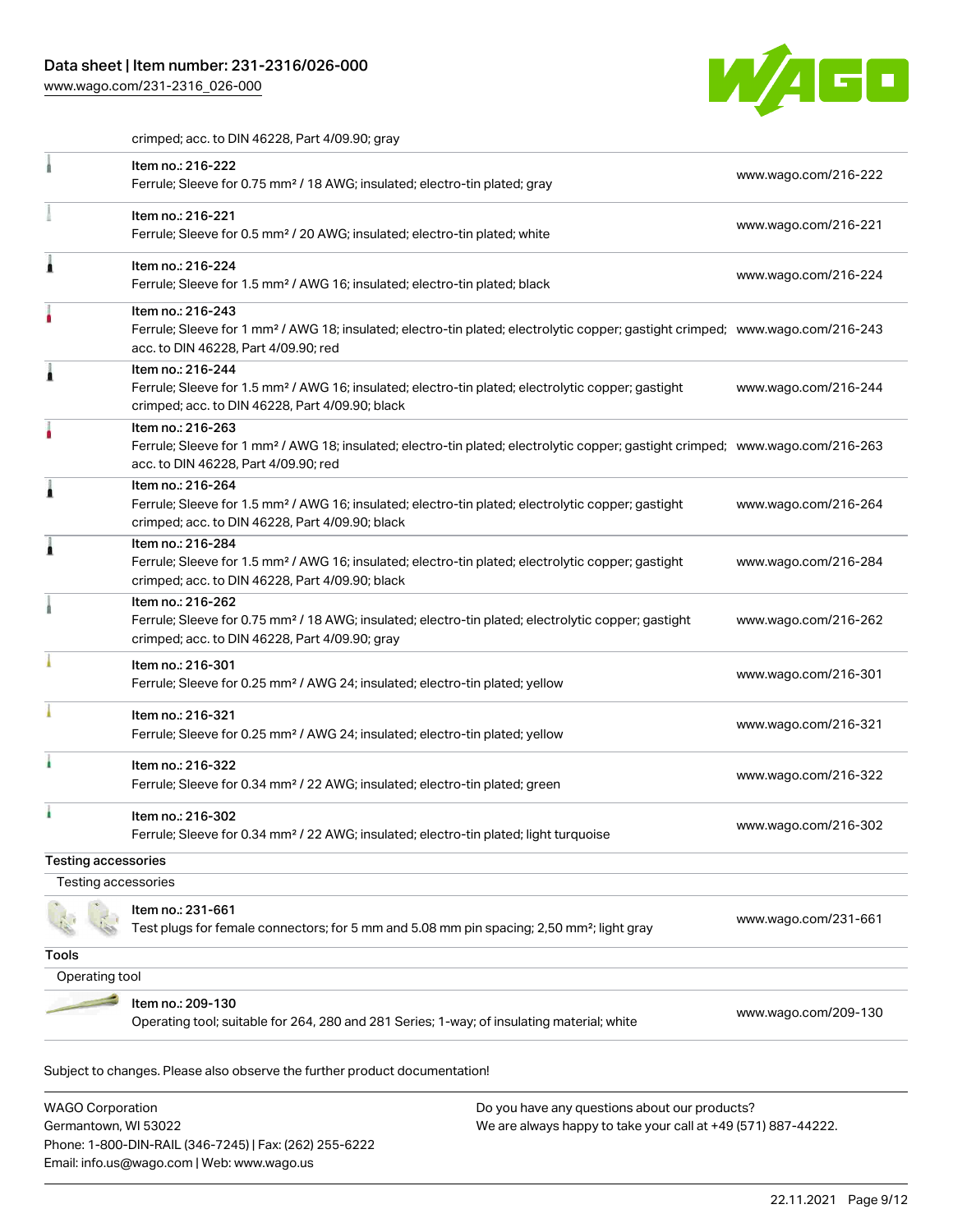# Data sheet | Item number: 231-2316/026-000

[www.wago.com/231-2316\\_026-000](http://www.wago.com/231-2316_026-000)

Email: info.us@wago.com | Web: www.wago.us



|                                                                | Item no.: 210-657<br>Operating tool; Blade: 3.5 x 0.5 mm; with a partially insulated shaft; short; multicoloured |                                                                                                                |               | www.wago.com/210-657 |  |
|----------------------------------------------------------------|------------------------------------------------------------------------------------------------------------------|----------------------------------------------------------------------------------------------------------------|---------------|----------------------|--|
|                                                                | Item no.: 210-720<br>Operating tool; Blade: 3.5 x 0.5 mm; with a partially insulated shaft; multicoloured        |                                                                                                                |               | www.wago.com/210-720 |  |
|                                                                | Item no.: 280-432<br>Operating tool; made of insulating material; 2-way; white                                   |                                                                                                                |               | www.wago.com/280-432 |  |
|                                                                | Item no.: 280-434<br>Operating tool; made of insulating material; 4-way                                          |                                                                                                                |               | www.wago.com/280-434 |  |
|                                                                | Item no.: 280-437<br>Operating tool; made of insulating material; 7-way                                          |                                                                                                                |               | www.wago.com/280-437 |  |
|                                                                | Item no.: 280-440<br>Operating tool; made of insulating material; 10-way                                         |                                                                                                                |               | www.wago.com/280-440 |  |
|                                                                | Item no.: 280-435<br>Operating tool; made of insulating material; 5-way; gray                                    |                                                                                                                |               | www.wago.com/280-435 |  |
|                                                                | Item no.: 280-436<br>Operating tool; made of insulating material; 6-way                                          |                                                                                                                |               | www.wago.com/280-436 |  |
|                                                                | Item no.: 280-438<br>Operating tool; made of insulating material; 8-way                                          |                                                                                                                |               | www.wago.com/280-438 |  |
|                                                                | Item no.: 280-433<br>Operating tool; made of insulating material; 3-way                                          |                                                                                                                |               | www.wago.com/280-433 |  |
| Strain relief                                                  |                                                                                                                  |                                                                                                                |               |                      |  |
| Strain relief plate                                            |                                                                                                                  |                                                                                                                |               |                      |  |
|                                                                | Item no.: 734-428<br>Strain relief plate; orange                                                                 |                                                                                                                |               | www.wago.com/734-428 |  |
| <b>Downloads</b><br>Documentation                              |                                                                                                                  |                                                                                                                |               |                      |  |
| <b>Additional Information</b><br><b>Technical explanations</b> |                                                                                                                  | 2019 Apr 3                                                                                                     | pdf<br>2.0 MB | Download             |  |
| <b>CAD files</b>                                               |                                                                                                                  |                                                                                                                |               |                      |  |
| <b>CAE data</b>                                                |                                                                                                                  |                                                                                                                |               |                      |  |
|                                                                | EPLAN Data Portal 231-2316/026-000                                                                               |                                                                                                                | <b>URL</b>    | Download             |  |
|                                                                | Subject to changes. Please also observe the further product documentation!                                       |                                                                                                                |               |                      |  |
| <b>WAGO Corporation</b><br>Germantown, WI 53022                | Phone: 1-800-DIN-RAIL (346-7245)   Fax: (262) 255-6222                                                           | Do you have any questions about our products?<br>We are always happy to take your call at +49 (571) 887-44222. |               |                      |  |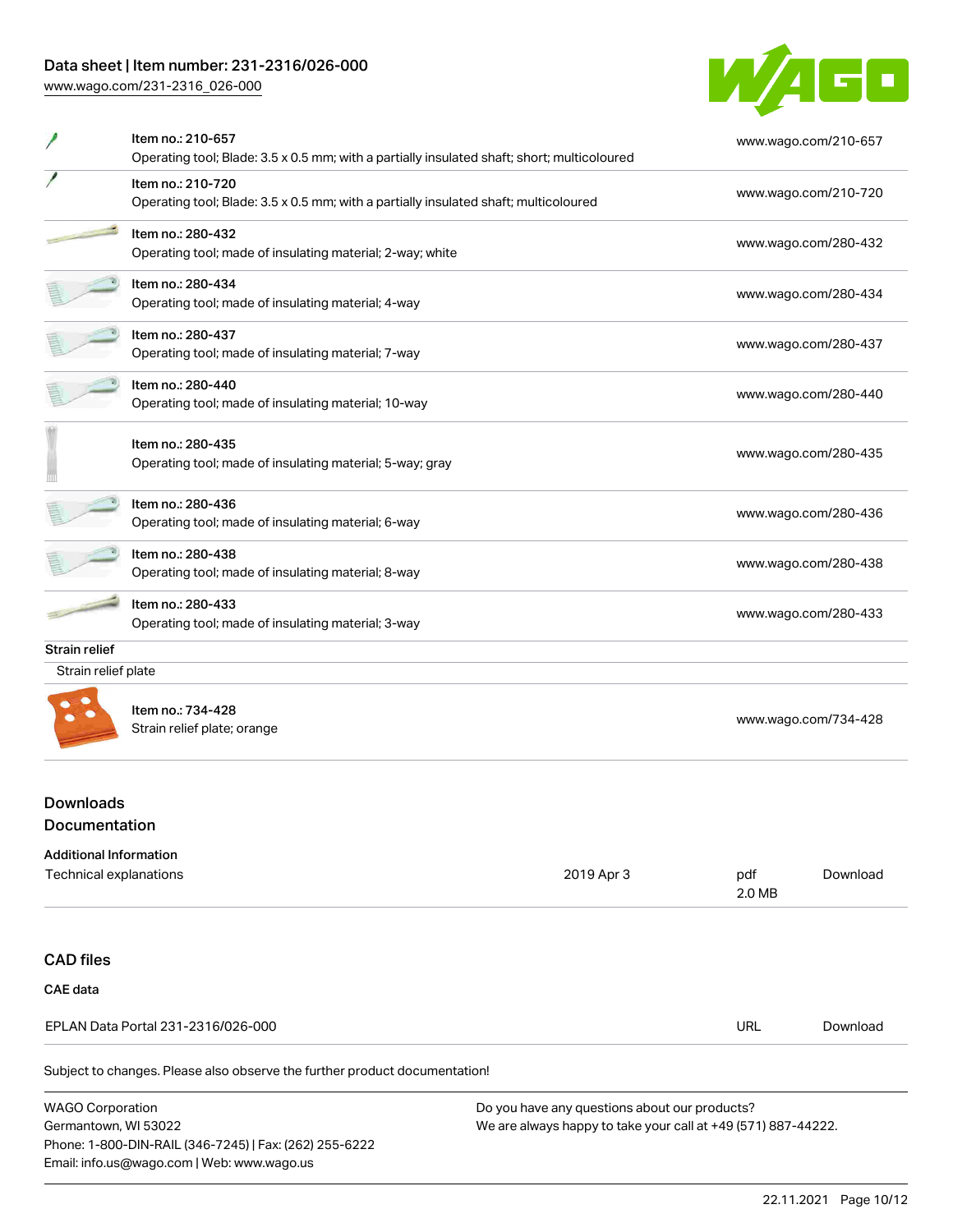

| ZUKEN Portal 231-2316/026-000                                                                                                                                                   | <b>URL</b> | Download |
|---------------------------------------------------------------------------------------------------------------------------------------------------------------------------------|------------|----------|
| EPLAN Data Portal 231-2316/026-000                                                                                                                                              | <b>URL</b> | Download |
| CAD data                                                                                                                                                                        |            |          |
| 2D/3D Models 231-2316/026-000                                                                                                                                                   | <b>URL</b> | Download |
| <b>Environmental Product Compliance</b>                                                                                                                                         |            |          |
| <b>Compliance Search</b>                                                                                                                                                        |            |          |
| Environmental Product Compliance 231-2316/026-000                                                                                                                               | <b>URL</b> | Download |
| 2-conductor female connector; Push-in CAGE CLAMP <sup>®</sup> ; 2.5 mm <sup>2</sup> ; Pin spacing 5.08<br>mm; 16-pole; with integrated end plate; 2,50 mm <sup>2</sup> ; orange |            |          |

### Installation Notes

#### Conductor termination



Operating Push-in CAGE CLAMP® is easy, fast and identical to that of CAGE CLAMP®. The screwdriver is fully inserted into the operating slot, holding Push-in CAGE CLAMP® open. After the conductor has been inserted into the clamping unit and the screwdriver been withdrawn, the conductor is clamped safely. Solid and fine-stranded conductors < 0.5 mm² (20 AWG) are terminated and removed using a screwdriver.

#### Conductor termination

Subject to changes. Please also observe the further product documentation!

WAGO Corporation Germantown, WI 53022 Phone: 1-800-DIN-RAIL (346-7245) | Fax: (262) 255-6222 Email: info.us@wago.com | Web: www.wago.us